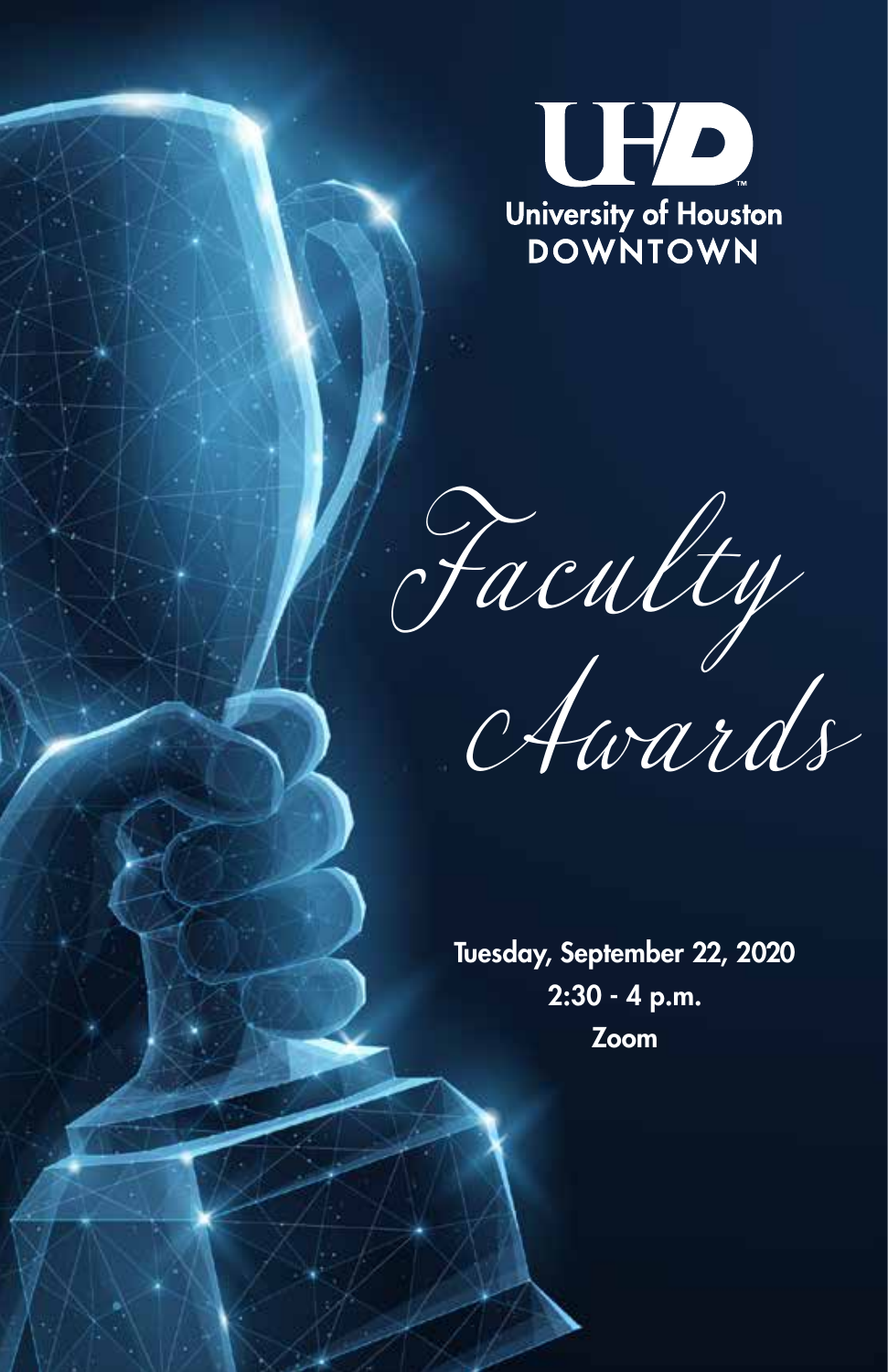# Welcome

## Faculty Senate President – Dr. Ronald Beebe

Remarks from UHD President Antonio D. Tillis, Ph.D.

Senate Report

Faculty Senate Past President — Dr. Michael Duncan

Faculty Awards

Dr. Ashley Archiopoli — Chair Faculty Awards Committee

Faculty Development Leave Awards

Dr. Johanna Schmertz — Chair Funded Faculty Leave Awards Committee

Distinguished Faculty Award

Dr. L. Kirk Hagen — Chair Distinguished Faculty Awards Committee

Recognition of Faculty Years of Service Provost & SVP Academic and Student Affairs

Dr. Eric Carl Link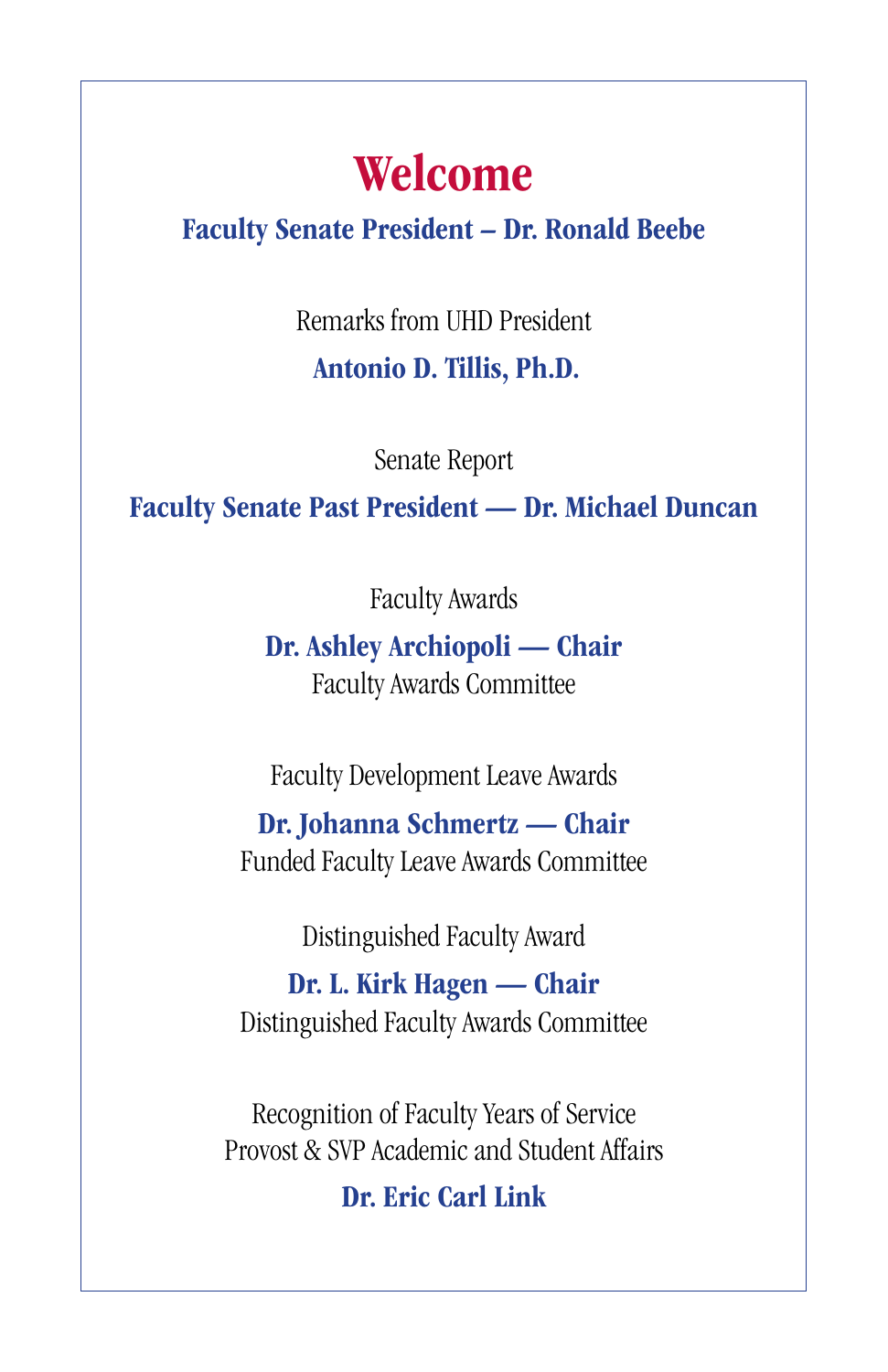Outstanding Adjunct

Elizabeth Cantalamessa

Philosophy

Richard Powers Criminal Justice

# Outstanding Lecturer

Luke Fedell Theatre and Acting

Dr. Angela Goins Social Work

Thomas A. Jackson Accounting

Excellence in Scholarly/Creative Activity

Dr. Edmund Cueva Humanities

Dr. Rachna Sadana Biology

Dr. Benjamin Soibam Computer Science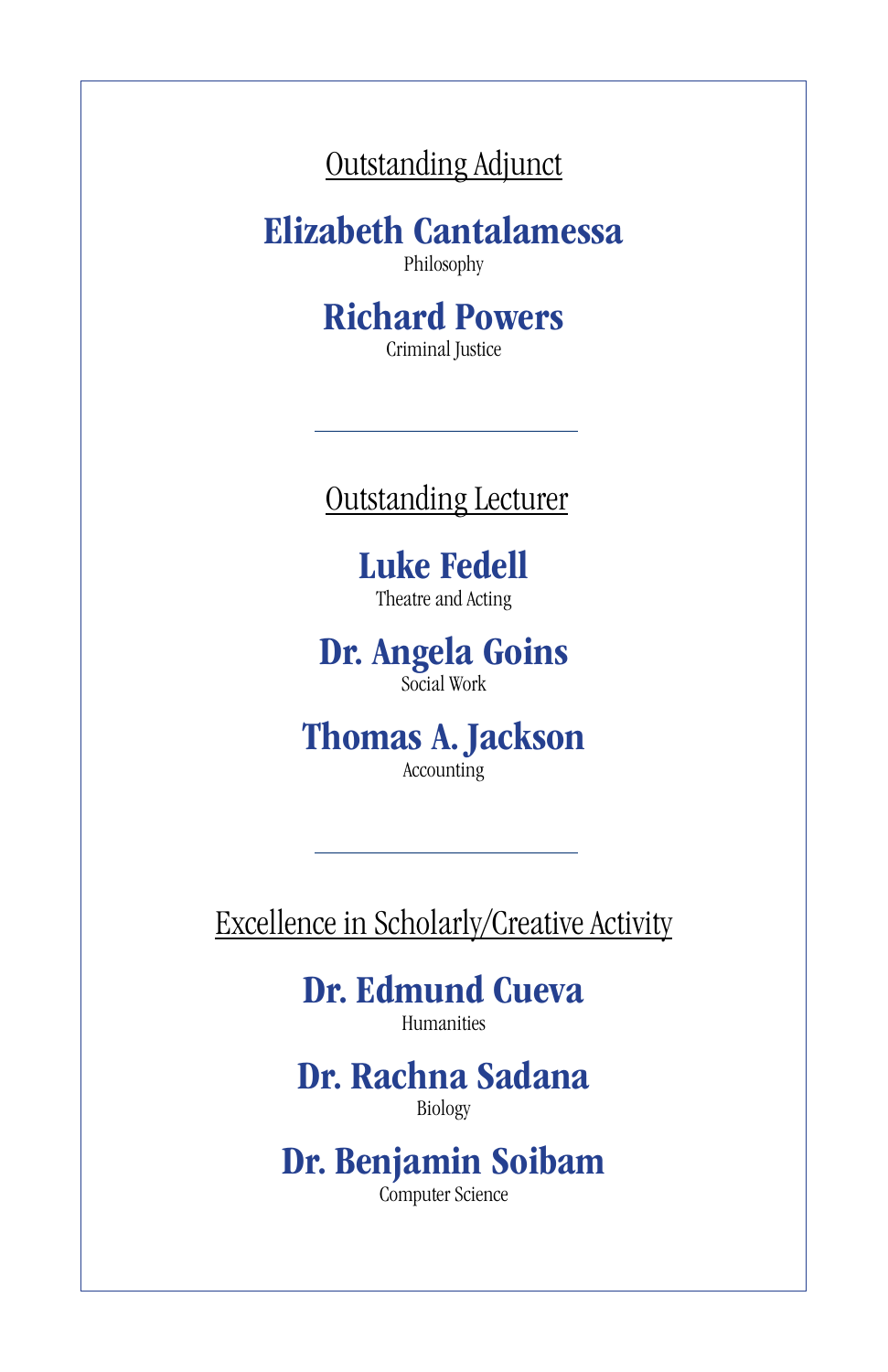Excellence in Service

Dr. Matthew Fugate Urban Education

Dr. Windy Lawrence Communication Studies

> Dr. Jace Valcore Criminal Justice

Excellence in Teaching

Dr. Anand Pore Management

Dr. Arash Rahmatian

Engineering

Dr. Yuan Yuan (Connie) Kang Biology

Distinguished Faculty Award

Dr. Edmund Cueva

Dr. Ryan Pepper

Dr. Hsiao-Ming Wang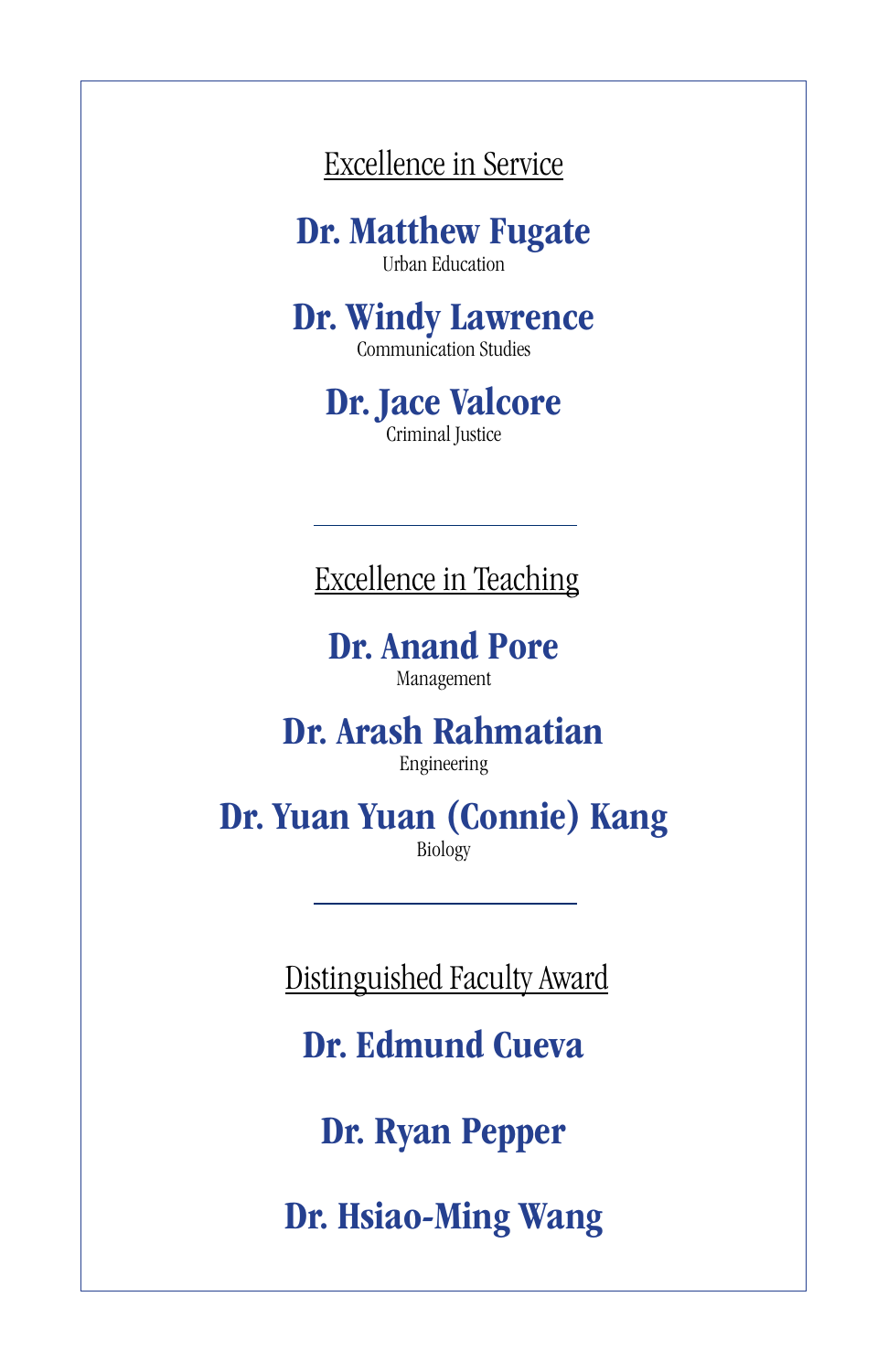# Faculty Development Leave Awards

# Edmund Cueva, Professor of Classics and Humanities

### *Department of History, Humanities and Language*

The proposed project is a scholarly monograph that has as its aim to prove that the origins of literary horror (horror-fiction) as a genre may be found in the Graeco-Roman novels. The monograph first analyzes nonnovelistic ancient Greek and Roman literary texts that may be recognized as having caused horror in the listener or reader in order to make clear that the authors of these texts were not writing in order to evoke horror specifically the horror produced was an emotion that arose from the text coincidentally and not purposefully. Indeed, before the genesis of the ancient novel none of the texts were written primarily to cause horror. In other words, these pre-novelistic texts would narrate stories, incidents, myths, folktales, etc. that included horror-inducing moments as part of the plot or overall structure within which they were found, but were not explicitly written to cause horror. They cannot be classified as horror-fiction. It will be clearly and amply demonstrated that none of the non-novelistic texts include horror-fiction narratives that if detached from the body of the texts would not cause serious damage to the work's content, context, or plot. This is not the case for the novels, where the horror-fiction components may be removed without any noticeable harm to the novel's content, context, or plot.

# Dr. Anisul Islam, Professor of Economics

#### *Department of Finance & Management Information Systems*

Economic relationships among nations and the foreign economic policies to manage those relationships in particular are integral to the overall foreign policy of a nation. Using this backdrop, the primary objective of this paper is to conduct in-depth empirical study of the historical evolution, current developments, and future prospects of continuously evolving economic relationships between the U.S. and Bangladesh. This study will focus on two major areas of economic relationships between the two countries as follows: (a) First, to conduct an empirical study on the evolving foreign aid and foreign investments from the U.S. to Bangladesh; (b) Second, to conduct an empirical study of the evolving bilateral trade relationships in both aggregated and disaggregated (commodity specific) forms between these two countries and the challenges and prospects for continued developments in bilateral trade flows. Theoretical models will be developed and empirically estimated using historical time series data for both countries over the entire historical period since the independence of Bangladesh in 1971 to present. This project is expected to result in several peer-reviewed journal publications and a book on the topic of "U.S.- Bangladesh Economic Relations". Such publications would be beneficial to the department, the college, and the university in maintaining its SACS and AACB-International accreditation and in enhancing its reputation in the academic community. Besides, these studies will be useful for my in-class teaching in some of my upper-level graduate and undergraduate level courses.

### Dr. Omprakash Gupta, Professor of Management

#### *Department of Management and Insurance*

Needless to say research is an integral part of higher education. One of its widely recognized instruments is publications in research journals. This is true all academic realms, be it sciences, liberal arts, medicine, engineering, nursing, or business. Though this proposal is primarily focused on research in business disciplines, I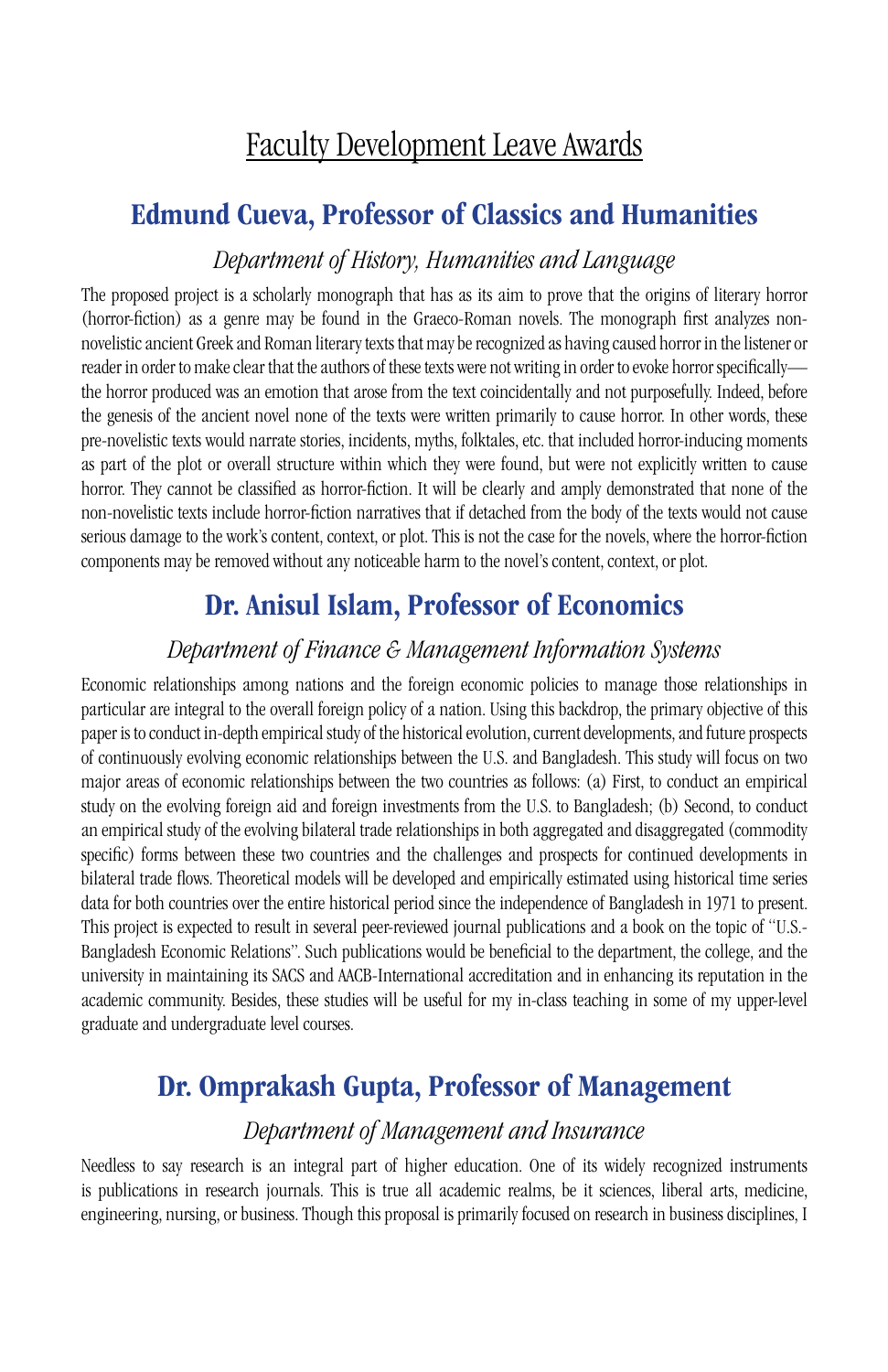intend for it to be useful to other disciplines as well. The challenge to publish high-quality research begins when one is in a doctoral program and continues through one's entire career in academia. Having been in higher education for almost four decades, I have substantial experience as a researcher (70+ publications), reviewer, associate editor, and editor-in-chief. The primary objective of this proposal is to develop a book that will be useful to doctoral students and faculty (relatively new to publishing world) by helping them publish in business research journals.

The proposed book will be most useful to those who have skills and knowledge to conduct research but struggle in converting their research into respectable journal publication material. Having conducted several workshops in many universities all over the world on the subject, I have learned that many scholars make costly mistakes. I expect this guide to fill in this gap and make publishing a painless and fun activity for high-potential scholars.

# Dr. Katrina Rufino, Assistant Professor of Psychology

#### *Department of Social Sciences*

Suicide is the 10th leading cause of death overall, 2nd among 15-34 year-olds. In 2018, the most recent year for which there are statistics,  $48,344$  people in the United States died by suicide, which equates to 14.2 per 100,000 of the population and one person every 11 minutes (CDC, 2018). Despite these statistics, the field of suicidology has not come to consensus as to which measure constitutes best practices in the assessment of patients considered at risk for suicide. The purpose of this faculty funded leave is to continue to advance my line of suicide risk assessment research and ultimately culminate in the creation of a suicide risk assessment measure. This research has the potential to impact the field of suicidology and clinical psychology by advancing and further honing already identified risk factors and possibly uncovering unknown risk factors in the prediction of suicide attempts and death by suicide. Improving the assessment of those most vulnerable to suicide attempts and death by suicide would help reverse the current trend and decrease the number of deaths by suicide.

### Dr. Michael Tobin, Associate Professor of Biology

### *Department of Natural Sciences*

The funded leave will allow Dr. Tobin to complete research on water use and drought tolerance of grassland communities. He will analyze data and collaboratively publish results from a long-term, multifaceted experiment investigating community dynamics of tallgrass prairie conducted with Dr. Mangan at Tyson Research Center of Washington University in St. Louis. The team has five years of plant growth data collected by teams of undergraduates, including two UHD students. Dr. Tobin will also conduct research on leaf traits that confer drought tolerance in grasses, to build on research conducted by students in his General Ecology Laboratory. In this laboratory course, the entire class engages in novel scientific research to produce results of interest to the scientific community. Dr. Tobin will also pursue external funding to support research on functional trait distribution in native prairie grasses. These activities will increase the scholarly impact of past undergraduate students' efforts, and enhance the experience of future student researchers.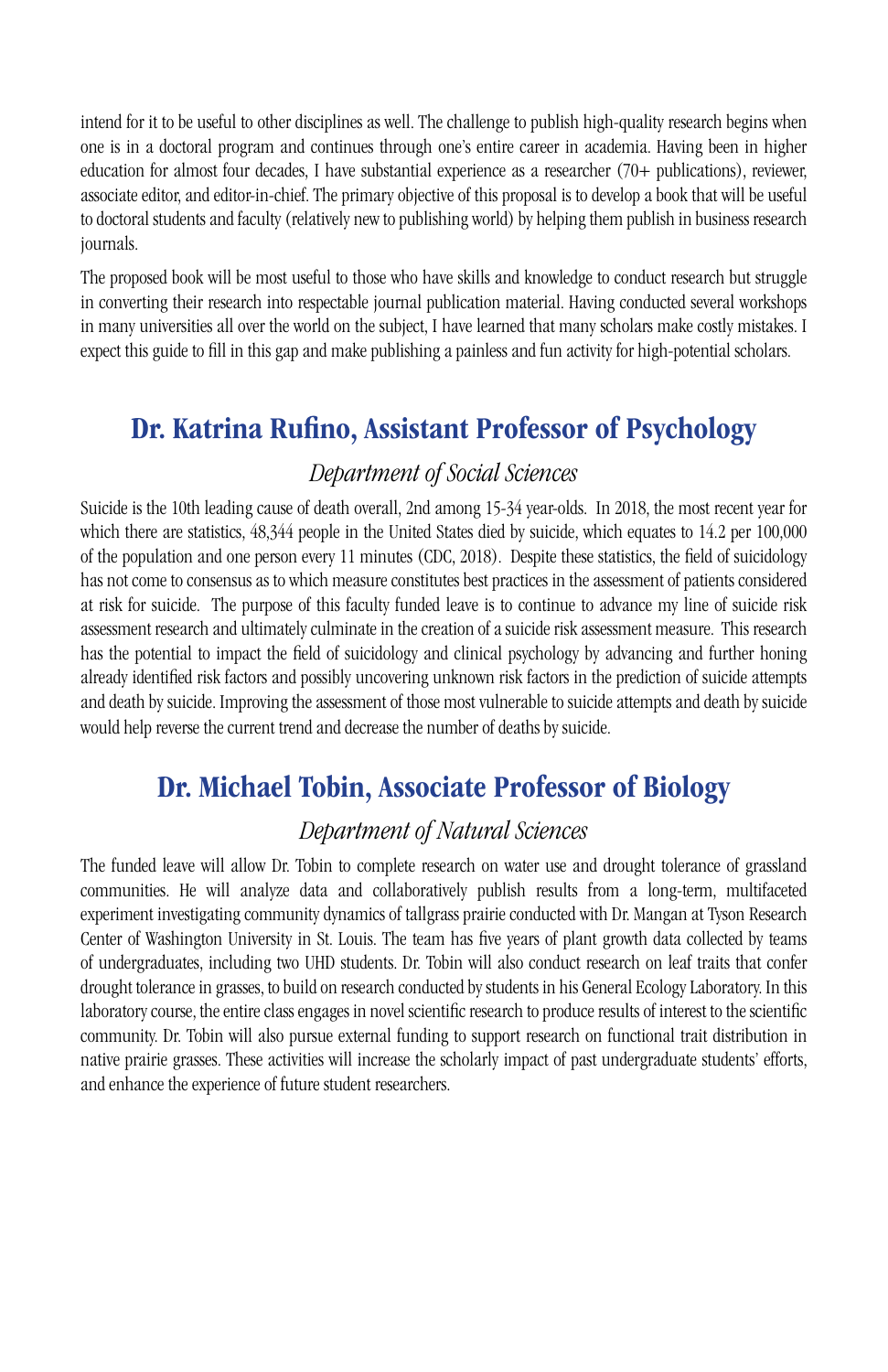## RECOGNITION OF FACULTY YEARS OF SERVICE

### 20 Years

Dr. Mark Cervenka, Professor - Art; Director, O'Kane Gallery Dr. Peter DeVries, Professor - Management Information Systems Dr. Johanna Schmertz, Professor - English Dr. Leigh Van Horn, Professor - Education

#### 25 Years

Dr. Susan J. Baker, Professor - Art History Dr. Philip Lyons, Associate Professor - Biology Dr. JoAnn Pavletich, Associate Professor - English Dr. Tammis Thomas, Professor - English

### 30 Years

Dr. L. Kirk Hagen, Professor - Humanities Dr. Anisul Islam, Professor - Economics Mr. Vien Nguyen, Lecturer - Mathematics Dr. Patrick S. Williams, Associate Professor - Psychology Dr. Shishen Xie, Professor - Mathematics

### 40 Years

Dr. Ruth R. Robbins, Professor - Management Information Systems